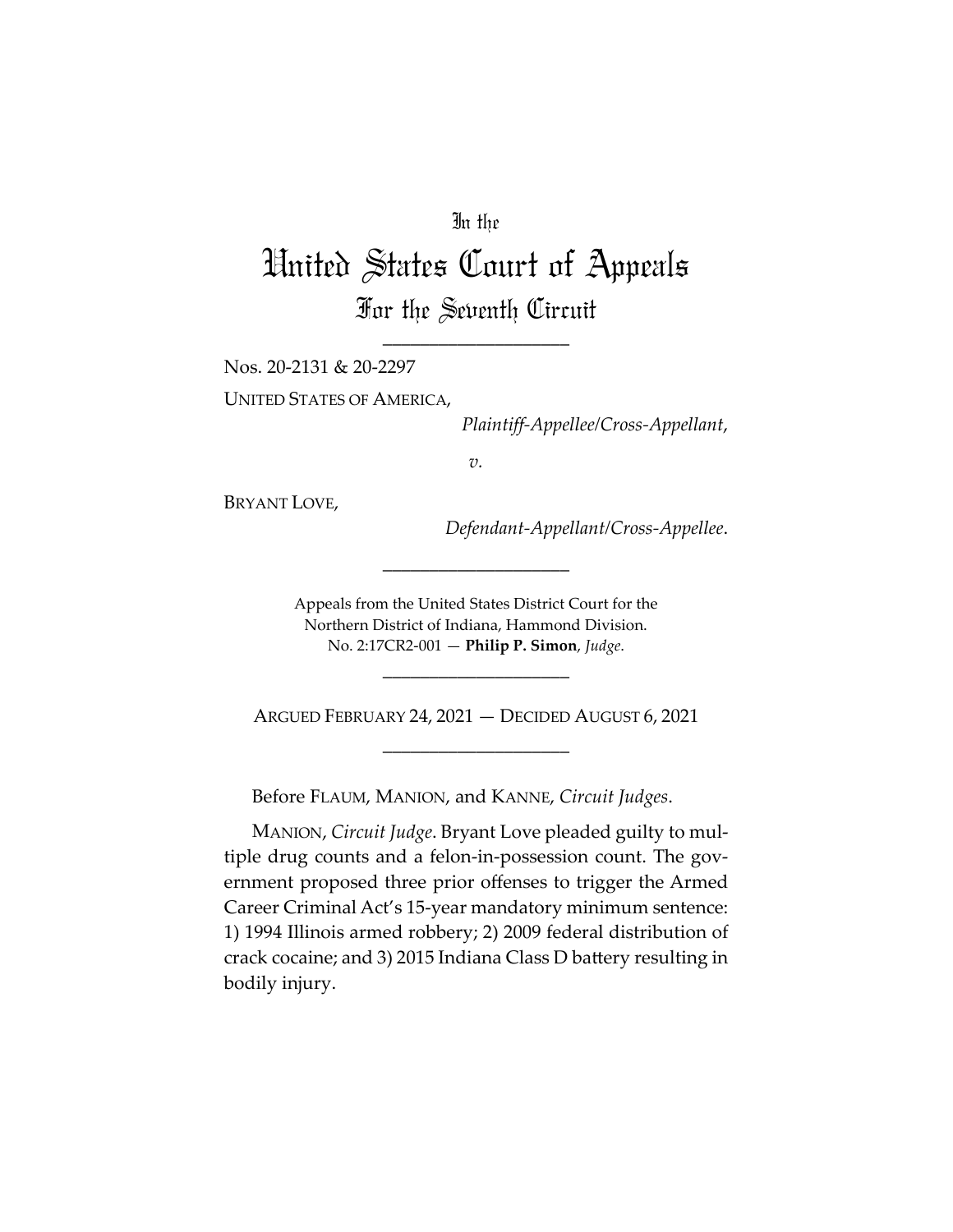Love argued the ACCA should not apply for two reasons. First, he claimed he received a "restoration of rights" letter without an express reference to guns after he was released on the 1994 Illinois armed robbery conviction. Second, he argued his 2015 Indiana Class D battery-resulting-in-bodily-injury conviction was not a crime of violence under the ACCA.

The judge held the armed robbery conviction was an ACCA predicate but agreed with Love that the battery-resulting-in-bodily-injury conviction was not, as a categorical matter, a "violent felony," so Love did not have three ACCA predicates so he was not an armed career criminal. The judge sentenced Love to 96 months on each count, to be served concurrently. Love and the government both appeal.

Love argues the judge was wrong about the armed robbery conviction but right about the battery-resulting-in-bodily-injury conviction, and he argues the judge was wrong about two other sentencing issues. The government argues the exact opposite. We agree with the government and reverse and remand.

#### I. Background

Love sold crack to a confidential informant a few times. Officers searched his apartment and found crack in the kitchen. They also found two guns and ammunition in a hutch in an adjoining room. About 15 feet separated the drugs from the guns. Love pleaded guilty to three drug counts and one felon-in-possession count (18 U.S.C. § 922(g)(1)).

A violation of 18 U.S.C. § 922(g)(1) causes a default sentencing range of 0 to 10 years. 18 U.S.C. § 924(a)(2). But the ACCA increases the penalty to a 15-year mandatory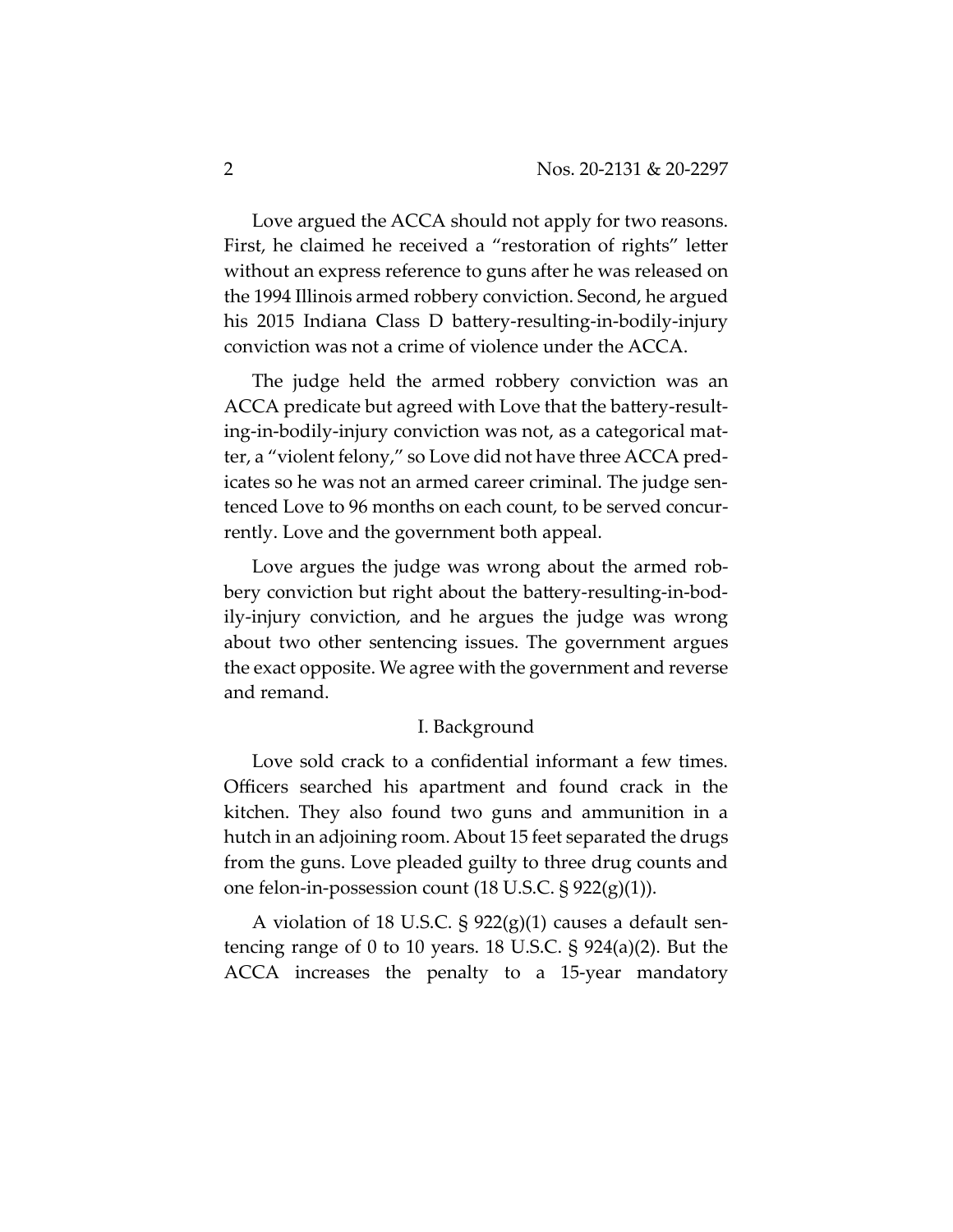minimum if the defendant had three previous convictions for violent felonies or serious drug offenses. 18 U.S.C. § 924(e)(1).

The government proposed three ACCA predicates: 1) 1994 Illinois armed robbery; 2) 2009 federal distribution of crack cocaine; and 3) 2015 Indiana Class D battery resulting in bodily injury. Both parties agree that the 2009 federal drug conviction satisfies the ACCA. The judge held the armed robbery conviction satisfies the ACCA but the battery-resulting-inbodily-injury conviction does not. So Love was not considered an armed career criminal and the judge did not apply the mandatory minimum.

The judge found Love possessed a loaded firearm "in connection with" drug trafficking. So the judge applied USSG § 2K2.1(b)(6)(B)'s four-level enhancement. This produced a guidelines range of 57 to 71 months. The judge also considered Love's eight pending charges—some "very distressing"—as 18 U.S.C. § 3553(a) sentencing factors. The judge noted Love's "shocking drum beat of criminal behavior."

The judge sentenced Love to 96 months on each count, concurrent. Both parties appeal. Love argues the judge was wrong about the armed robbery conviction. He claims he was "mousetrapped" after that conviction, so it cannot count as an ACCA predicate. Love also argues the judge erred in holding that he possessed a firearm "in connection with" drug trafficking and erred in considering the facts underlying the eight pending charges. The government argues the judge was wrong about the battery-resulting-in-bodily-injury conviction.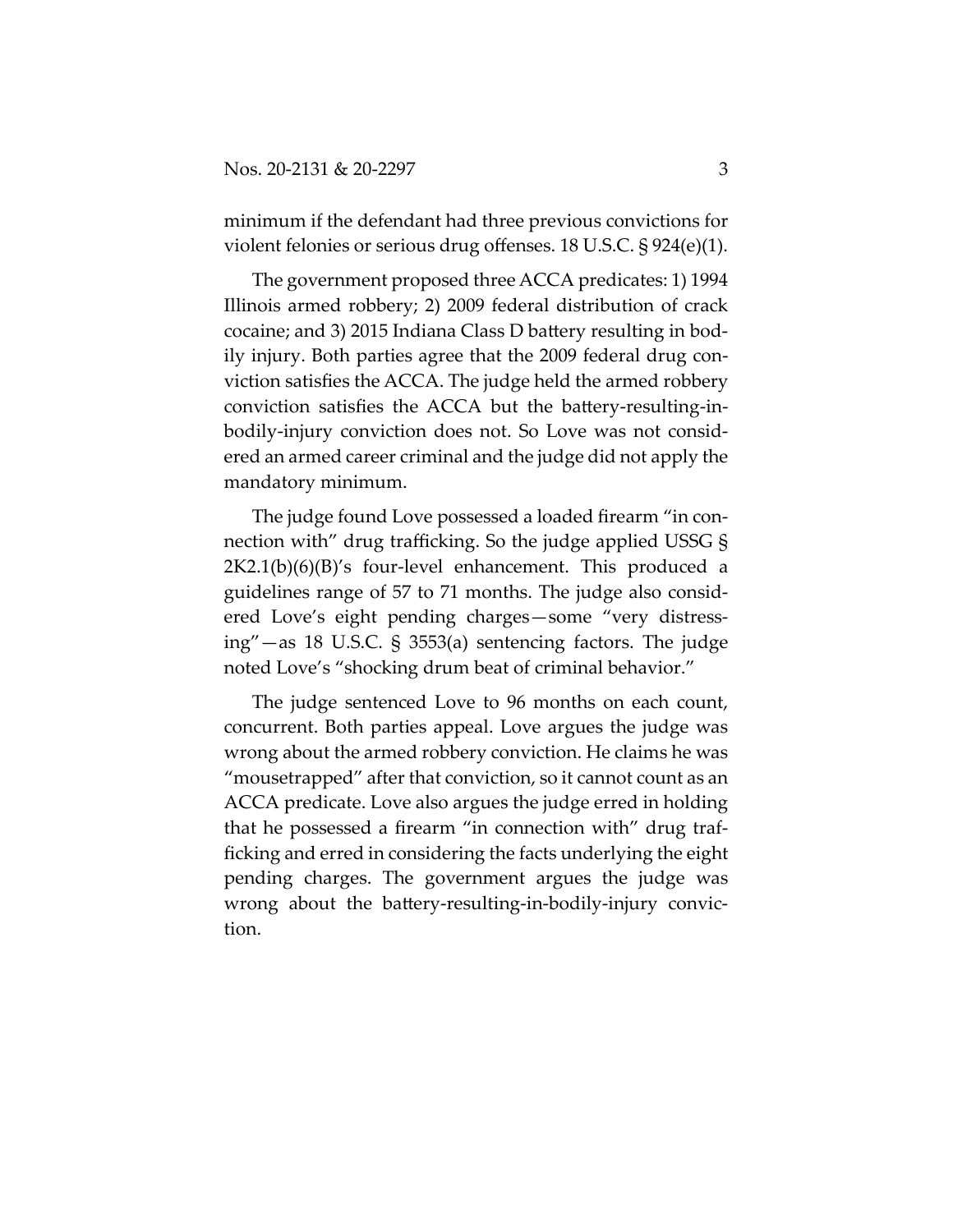### II. Mousetrapping?

Love argues that his 1994 Illinois armed robbery conviction does not count as an ACCA predicate. On appeal, his only argument regarding this prior conviction is that the district judge made an erroneous finding of fact.

Section 921(a)(20) says that if a defendant received restoration of his civil rights following a prior conviction, and that restoration does not expressly say he may not possess firearms, then that prior conviction does not count as an ACCA predicate: "Any conviction which has been expunged, or set aside or for which a person has been pardoned or has had civil rights restored shall not be considered a conviction for purposes of this chapter, unless such pardon, expungement, or restoration of civil rights expressly provides that the person may not ship, transport, possess, or receive firearms." 18 U.S.C. § 921(a)(20). This "anti-mousetrapping provision" applies if "the state sent [defendant] a document stating that his principal civil rights have been restored, while neglecting to mention the continuing firearms disability … ." *Buchmeier v. United States*, 581 F.3d 561, 566–67 (7th Cir. 2009).

Love had the burden to prove by a preponderance of the evidence that his rights were restored. *United States v. Foster*, 652 F.3d 776, 793 (7th Cir. 2011). Love acknowledges that although we review application of the ACCA *de novo*, we review underlying factual findings for clear error. *Kirkland v. United States*, 687 F.3d 878, 882–83 (7th Cir. 2012).

The district judge presented a thorough review of the evidence. He considered the testimony of the Assistant Chief Record Officer for the Illinois Department of Corrections. The judge also considered a transcript offered by Love of the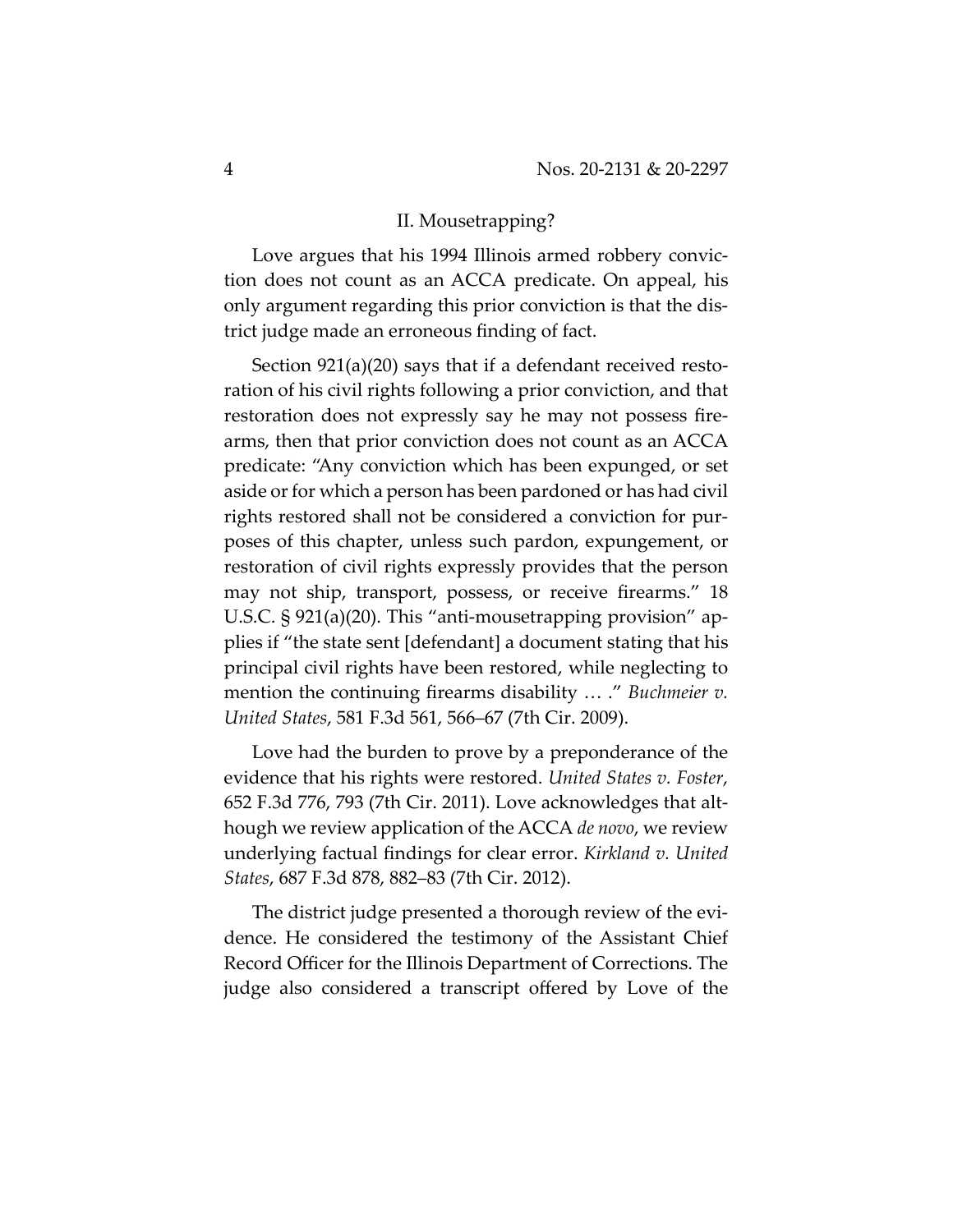testimony of an Illinois DOC lawyer in a different case. The judge considered the lack of a stipulation about Love's receipt of any discharge letter. He considered the lack of testimony from Love himself about any notice he received regarding restoration of rights following the subject prior conviction. Love never presented any notice allegedly given to him. The judge also carefully considered and rejected Love's invocation of the "presumption of regularity" doctrine. The judge determined that the most persuasive proof came from the Record Officer, who said it was *not* the practice of the institution that discharged Love to provide restoration-of-rights letters, and who said no such letter was found in Love's DOC file. So the judge concluded Love had not demonstrated that he received a notice about the restoration of his civil rights that failed to mention a continuing firearms limitation.

On appeal, Love invites us to re-weigh the evidence. But our review of the facts is limited to clear error, and we do not see any here. So Love's 1994 Illinois armed robbery conviction counts as an ACCA predicate.

#### III. 2015 Indiana Class D battery resulting in bodily injury

Relying on our decision in *Flores v. Ashcroft*, 350 F.3d 666 (7th Cir. 2003), and the Supreme Court's decision in *Curtis Johnson v. United States*, 559 U.S. 133 (2010), the district court determined that Love's conviction under the version of Indiana Code 35-42-2-1(a)(2)(A) applicable in 2013 did not satisfy the ACCA's elements clause. The government appeals. As the question of whether a prior offense was a violent felony under the ACCA is a question of law, we review *de novo*. *United States v. Lockett*, 782 F.3d 349, 352 (7th Cir. 2015).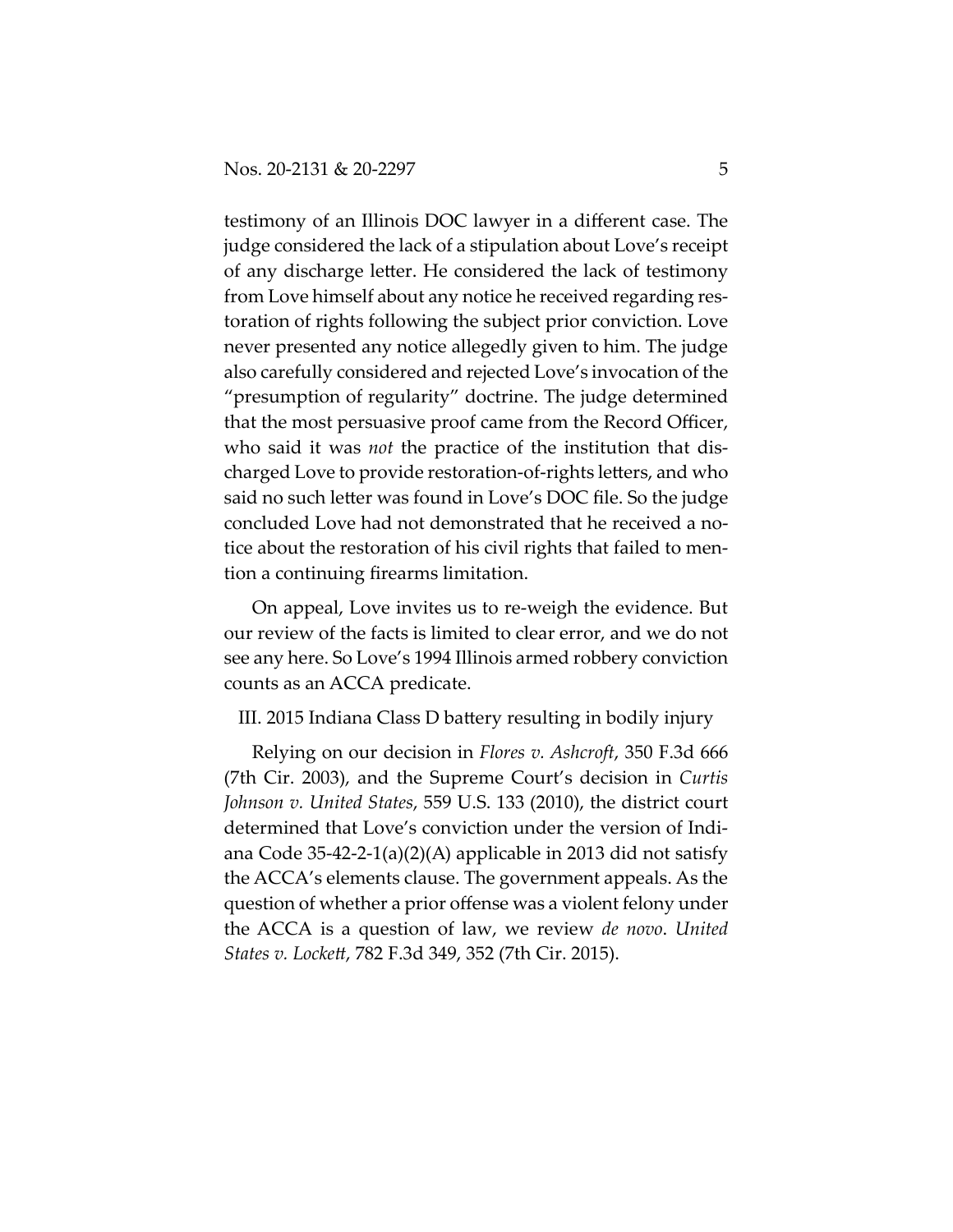After the Supreme Court struck down the ACCA's residual clause as unconstitutionally vague in *Samuel Johnson v. United States*, 576 U.S. 591, 606 (2015), the only way Love's 2015 conviction for Indiana Class D battery resulting in bodily injury qualifies as an ACCA predicate is if it satisfies the ACCA's elements clause, which in relevant part defines "violent felony" to be any crime punishable by imprisonment for more than one year that "has as an element the use, attempted use, or threatened use of physical force against the person of another  $\ldots$  ." 18 U.S.C. § 924(e)(2)(B)(i).

We generally employ the categorical approach to determine whether a prior felony satisfies the ACCA's elements clause. *Mathis v. United States*, 136 S. Ct. 2243, 2247 (2016); *Descamps v. United States*, 570 U.S. 254, 260–61 (2013). That is, "we consider whether the elements of the prior felony required the prosecution to prove defendant used, attempted to use, or threatened to use physical force against the person of another." *Portee v. United States*, 941 F.3d 263, 266 (7th Cir. 2019). When a statute sets out alternative elements rather than alternative means or facts to satisfy a single element, the statute is divisible and we apply the modified categorical approach. *United States v. Ker Yang*, 799 F.3d 750, 753 (7th Cir. 2015). We glance at limited documents in the prior case to determine which alternative element formed the basis of the conviction. *Id.*; *Shepard v. United States*, 544 U.S. 13, 16 (2005).

Under either approach, we do not consider the factual details about what defendant actually did to deserve the prior conviction. After all, the ACCA's elements clause defines "violent felony" in terms of *elements*, not in terms of actual factual details. So we do not consider what defendant actually did. Instead, we consider the minimum elements a prosecutor had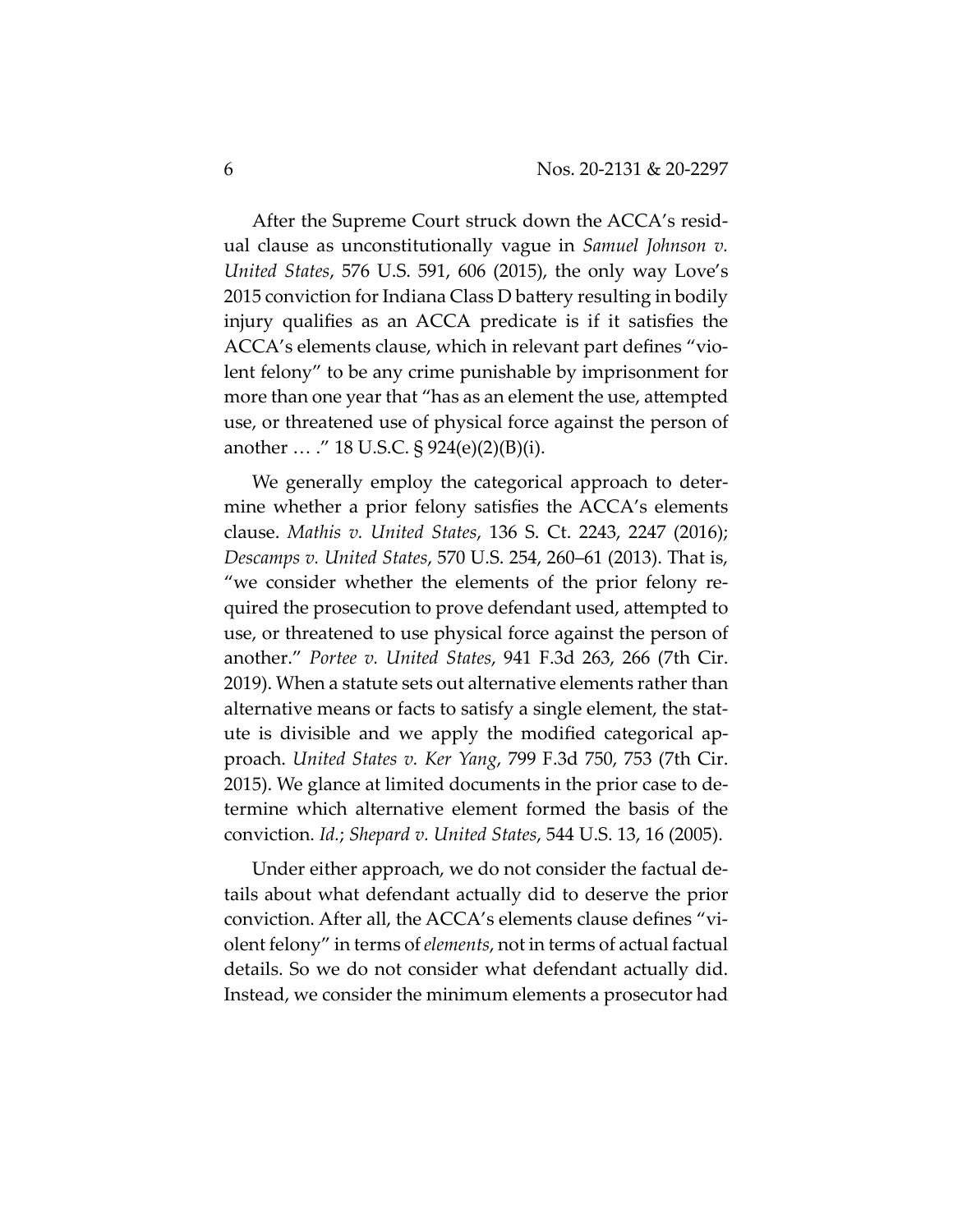to prove to support a conviction under the State's criminal statute. We consider the version of the State's criminal statute in effect at the time of the offense. *See United States v. Bennett*, 863 F.3d 679, 680 (7th Cir. 2017).

Here, the parties agree Love was convicted of a Class D felony under Indiana Code 35-42-2-1(a)(2)(A). The offense occurred in 2013, when that statute said:

(a) A person who knowingly or intentionally touches another person in a rude, insolent, or angry manner commits battery, a Class B misdemeanor. However, the offense is:

….

(2) a Class D felony if it results in bodily injury to:

(A) a law enforcement officer or a person summoned and directed by a law enforcement officer while the officer is engaged in the execution of the officer's official duty … .

Ind. Code 35-42-2-1(a)(2)(A).

Indiana (then and now) defined "bodily injury" as "any impairment of physical condition, including physical pain." Ind. Code 35-31.5-2-29.

The meaning of "physical force" in  $\S 924(e)(2)(B)(i)$  is a question of federal law. *Curtis Johnson*, 559 U.S. at 138. But we are bound by Indiana's determination of the elements of its criminal statute. *Id.*

Love's basic argument is that Indiana's touching element here can be accomplished by a mere unwanted touch. It is true that a statute that allows conviction for a mere unwanted touch does not satisfy the ACCA's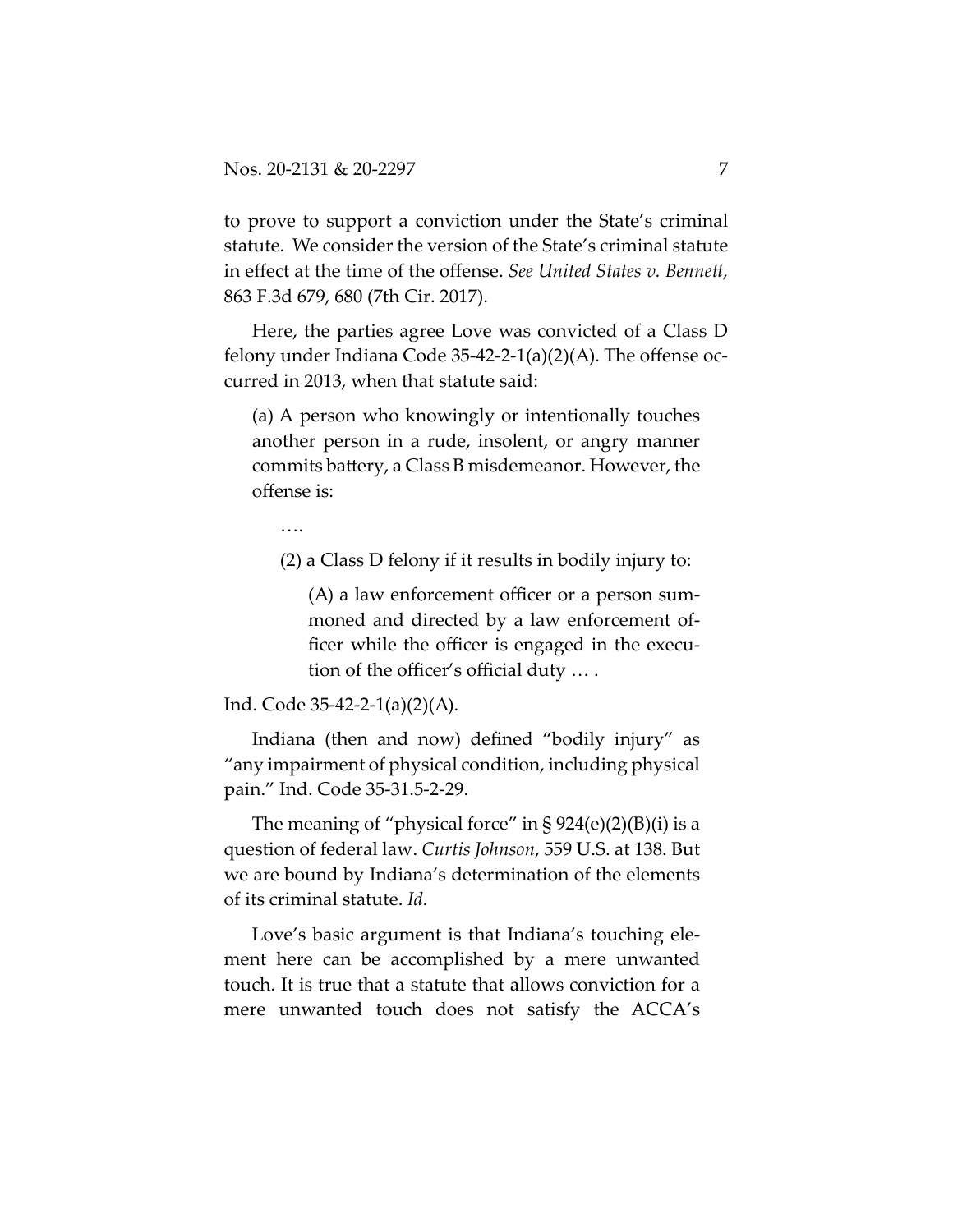elements clause. In *Curtis Johnson*, the Supreme Court rejected the contention that "physical force" in the ACCA incorporated the common-law view that "force" is satisfied by even the slightest offensive touching. *Curtis Johnson*, 559 U.S. at 139–40. Instead, the Court held that "physical force" in the ACCA's elements clause means "*violent* force": "We think it clear that in the context of a statutory definition of '*violent* felony,' the phrase 'physical force' means *violent* force—that is, force capable of causing physical pain or injury to another person." *Id.* at 140.

But the type of force a statute of prior conviction must categorically require to satisfy the ACCA's elements clause is not much more severe than mere unwanted or offensive touching. In *Stokeling v. United States*, 139 S. Ct. 544, 555 (2019), the Supreme Court concluded that the ACCA's elements clause covers robbery offenses that depend on the criminal overcoming the victim's resistance. This holds true even if the resistance is merely slight, weak, and feeble. *Id.* at 553. The force required for common-law robbery (and for Florida robbery) is sufficient under the elements clause. *Id.* at 551. Mere snatching of property from another without overcoming any resistance does not satisfy robbery statutes requiring force to overcome resistance. But grabbing a victim's fingers and peeling them back to steal money constitutes robbery under such a statute. And that minor level of force also satisfies the ACCA's elements clause.

The *Stokeling* Court embraced Justice Scalia's *Castleman* concurrence, which observed that the "'hitting, slapping, shoving, grabbing, pinching, biting, and hair pulling'" relied on by the *Castleman* majority as satisfying *Curtis*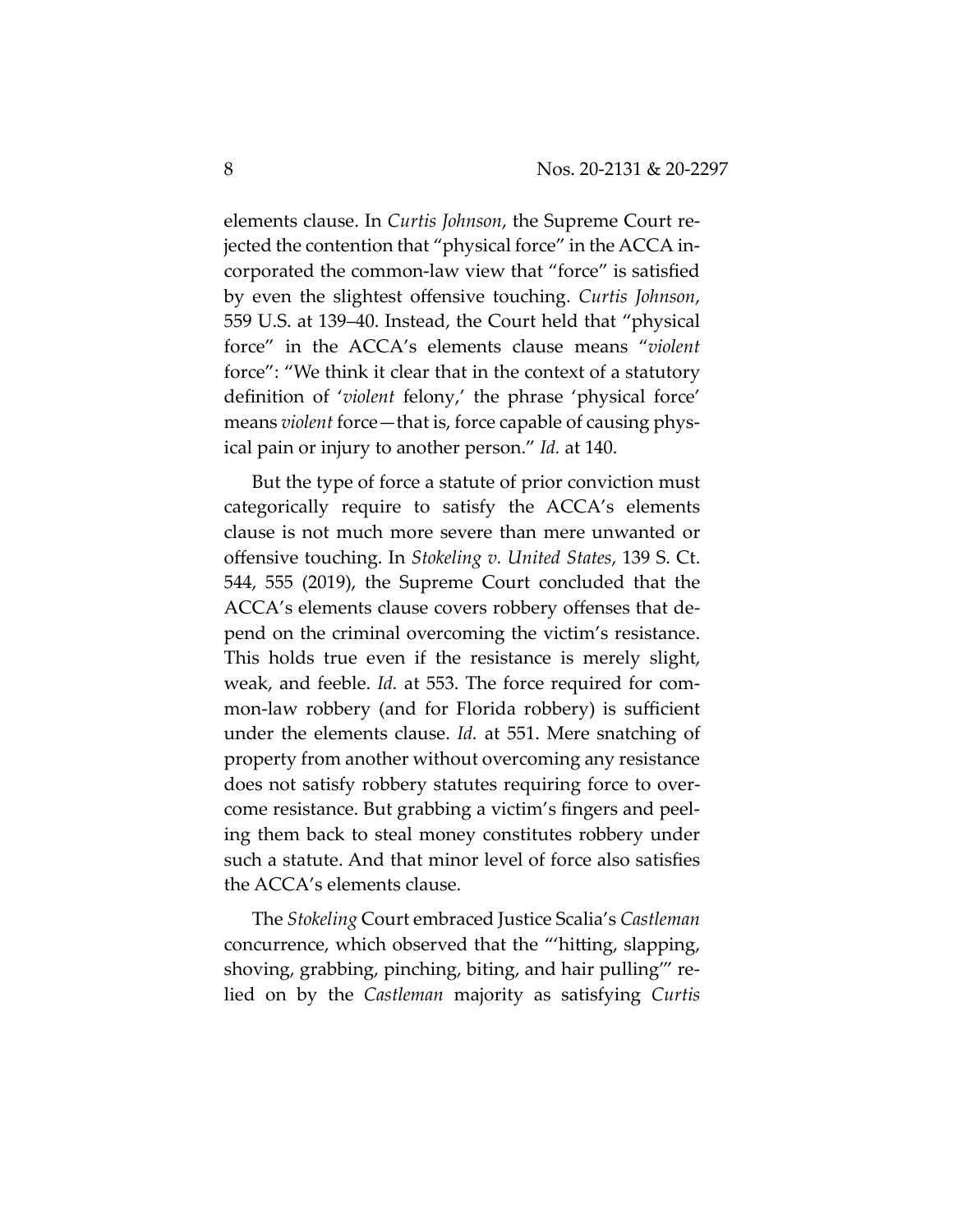*Johnson*'s definition of "physical force" in the elements clause do not bear "'any real resemblance to mere offensive touching, and all of them are capable of causing physical pain or injury.'" *Stokeling*, 139 S. Ct. at 554 (quoting *United States v. Castleman*, 572 U.S. 157, 182 (2014) (Scalia, J., concurring)).

We summarized *Curtis Johnson* and *Stokeling* as requiring "more than the simple offensive touching that the common law would have called for, but the requirement to show 'force sufficient to overcome a victim's resistance' is not a demanding one." *Klinko v. United States*, 928 F.3d 539, 547 (7th Cir. 2019) (internal citation omitted).

The problem with Love's argument that Indiana's touching element here can be accomplished by a mere unwanted touch is that it fails to account for the element of "bodily injury" required for his crime of prior conviction. Class B misdemeanor battery only required "knowingly or intentionally" touching "another person in a rude, insolent, or angry manner." Ind. Code 35-42-2-1(a). But that was not Love's crime. Love's crime was Class D felony battery, which by the terms of its elements had to result in "bodily injury." Ind. Code  $35-42-2-1(a)(2)(A)$ . It is self-evident in the strict sense that physical force which *resulted* in bodily injury was *capable* of causing bodily injury. *Douglas v. United States*, 858 F.3d 1069, 1071 (7th Cir. 2017) ("[F]orce that *actually* causes injury necessarily was capable of causing that injury and thus satisfies the federal definition."). We see no reason why Indiana's definition of "bodily injury" for these purposes is lower than the low threshold for the ACCA's "physical force" as interpreted by *Curtis Johnson* and *Stokeling*. True, Indiana had a heightened level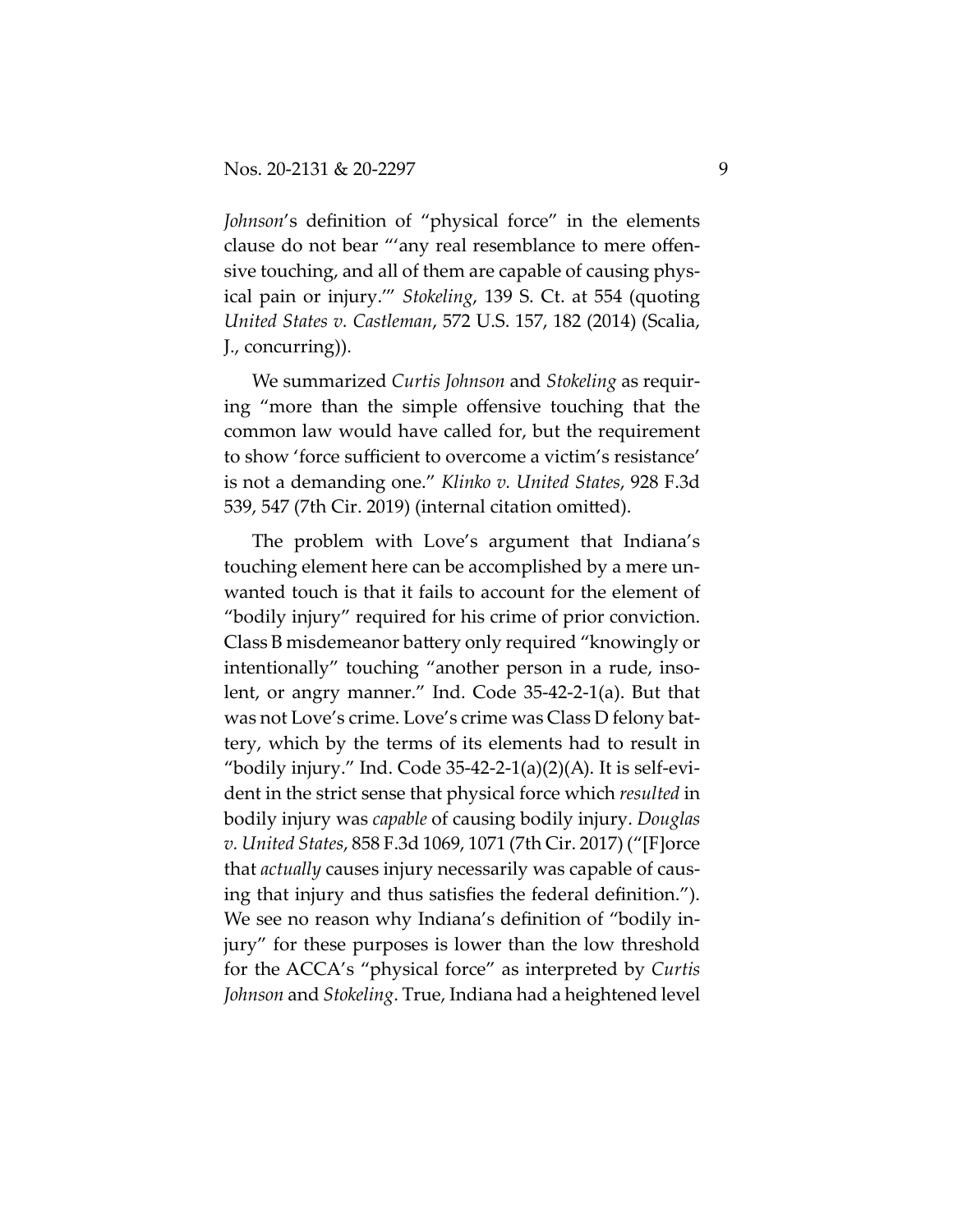of battery—Class C felony—for rude, insolent, or angry touching resulting in "serious bodily injury," which Indiana defines in dramatic terms. Ind. Code 35-42-2-1(a)(3). But this does nothing to undermine the conclusion that Indiana battery resulting in "bodily injury" is enough to satisfy the ACCA.

Both the district judge and Love rely on *Flores*.

*Flores* demonstrates that "physical force" in 18 U.S.C. § 16 (comparable to 18 U.S.C.  $\S 924(e)(2)(B)(i)$ ) is not a simple matter of Newtonian physics.

Newton's second law measures force as equal to mass times acceleration  $(F = m a)$ . A "dyne" is the amount of force needed to accelerate one free gram by one centimeter per second per second. A "newton" is 100,000 dynes, "and a good punch packs a passel of newtons." *Flores*, 350 F.3d at 672.

But *Flores* and *Curtis Johnson* teach that "physical force" in these recidivist laws is not the same as physical force in Newton's laws. Otherwise, every crime involving a fraction of a dyne as an element would involve "physical force" and would be a "violent crime." This would "make hash of the effort to distinguish ordinary crimes from violent ones." *Id.* So, at law, the difference between ordinary crimes involving mere contact and "violent crimes" involving "physical force" is not a matter of quantity but of quality. *Id.*

*Flores* marked this line with reference to intent and likelihood: The way to avoid collapsing the distinction between violent and non-violent offenses "is to insist that the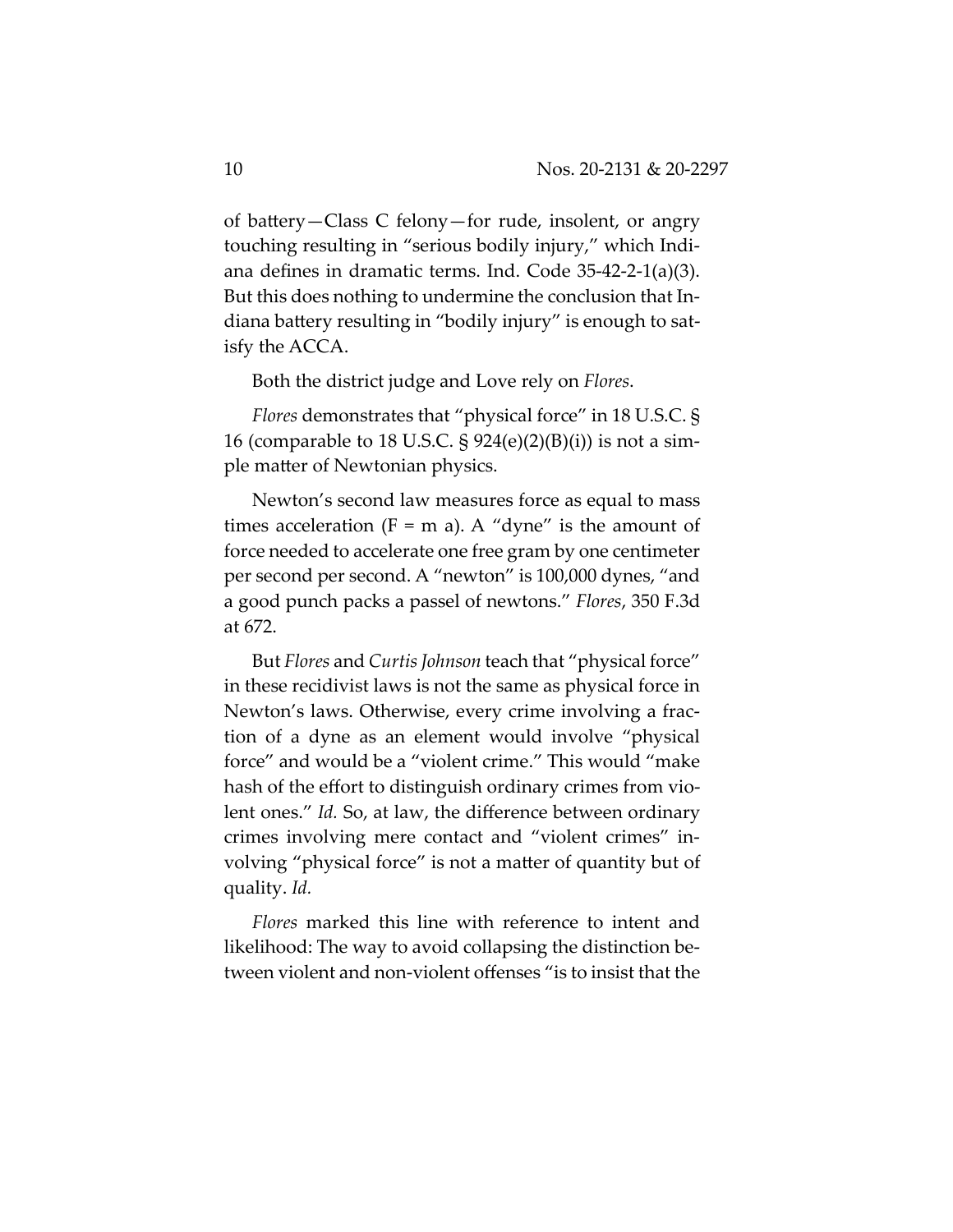force be violent in nature—the sort that is intended to cause bodily injury, or at a minimum likely to do so." *Id.*

*Curtis Johnson* cited *Flores* favorably and adhered to the logic of its distinctions. But *Curtis Johnson*, in a manner of speaking, lowered the bar: "We think it clear that in the context of a statutory definition of '*violent* felony,' the phrase 'physical force' means *violent* force—that is, force capable of causing physical pain or injury to another person." *Curtis Johnson*, 559 U.S. at 140.

As we have said: "While mere touching is not enough to show physical force, the threshold is not a high one; a slap in the face will suffice." *United States v. Duncan*, 833 F.3d 751, 754 (7th Cir. 2016).

*Stokeling* reaffirmed that "physical force means force capable of causing physical pain or injury." *Stokeling*, 139 S. Ct. at 553 (internal quotation marks omitted). Stokeling asked the Court to adopt a new, heightened understanding of "physical force" as meaning force that is "reasonably expected to cause pain or injury." *Id.* at 554. But the *Stokeling* Court followed the *Curtis Johnson* Court and rejected that interpretation: "*Johnson* … does not require any particular degree of likelihood or probability that the force used will cause physical pain or injury; only potentiality." *Id.1*

<sup>1</sup> *See also Yates v. United States*, 842 F.3d 1051, 1052 (7th Cir. 2016) ("*Curtis Johnson* stated that the sort of 'force' that comes within the elements clause is 'force capable of causing physical pain or injury to another person.'"); *Duncan*, 833 F.3d at 756 ("[N]either *Flores* nor *Curtis Johnson* holds that a crime involving actual or threatened infliction of only pain or minor injury cannot qualify as a violent felony. A fear of a slap in the face is sufficient under *Curtis Johnson*. The fact that § 35-42-5-1(2) requires a fear of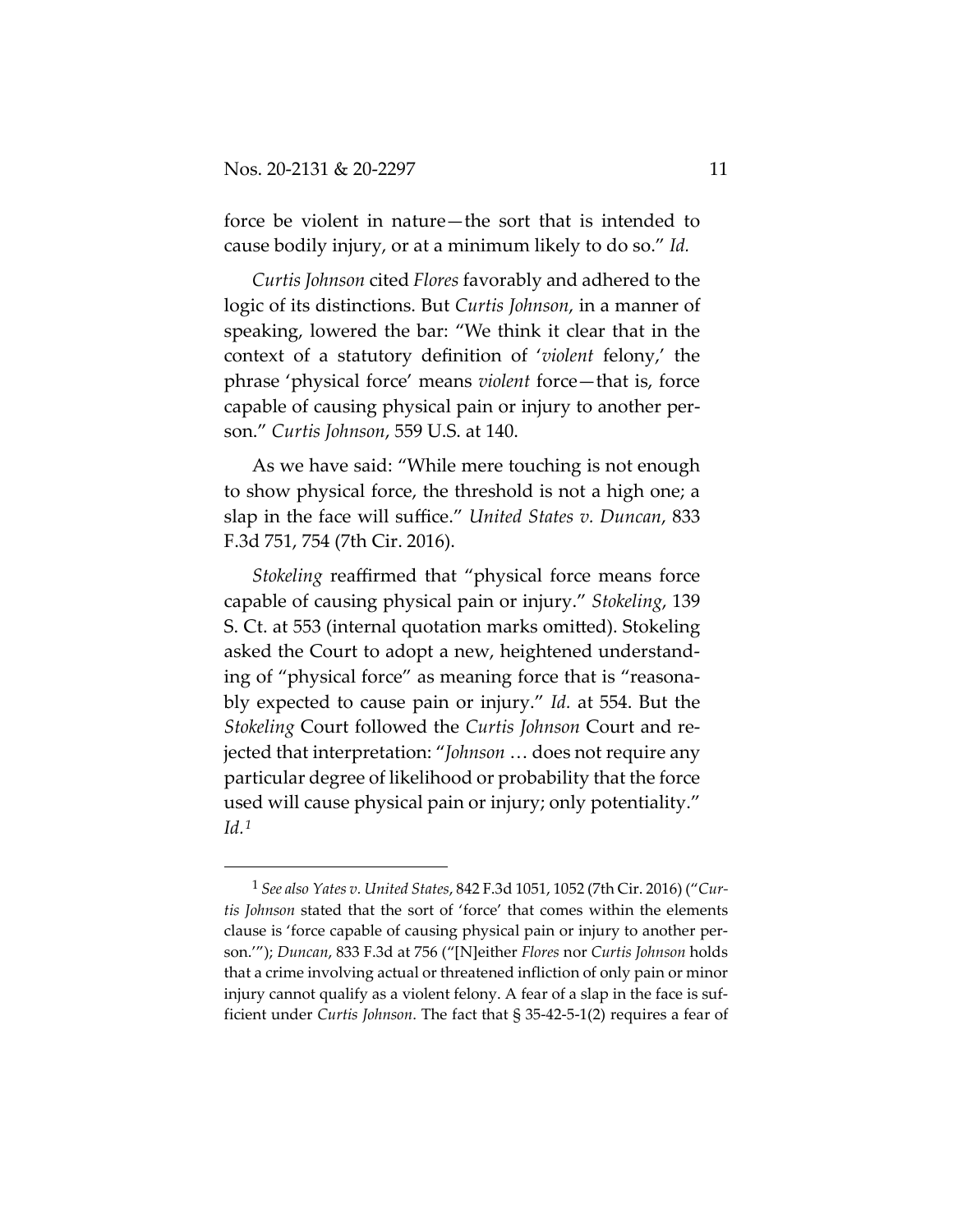Here, Indiana law required the prosecutor to prove Love touched a police officer in a rude, insolent, or angry manner and to prove that this resulted in bodily injury. If the touching *resulted* in bodily injury, then by definition the touching was *capable* of causing bodily injury. And that is enough for the ACCA. So Love's 2015 conviction for Indiana Class D battery resulting in bodily injury counts as an ACCA predicate.

### IV. Conclusion

Love committed three ACCA-predicate offenses. Both parties agree that the 2009 federal drug conviction predicates the ACCA. The district judge committed no reversible error in determining the 1994 Illinois armed robbery conviction predicates the ACCA. But he erred in determining that the 2015 Indiana Class D battery-resulting-in-bodily-injury conviction does not predicate the ACCA. So Love must be re-sentenced under the ACCA.

Love raised two other sentencing issues. He argued the judge erred by departing upward from the guidelines

only 'bodily injury' instead of 'moderate' or 'severe' bodily injury therefore does not exclude it from counting as a violent felony under the ACCA."); *Colon v. United States*, 899 F.3d 1236, 1239 (11th Cir. 2018) ("[A] felony battery conviction under the Indiana statute necessarily requires that the defendant use 'force capable of causing physical pain or injury.'"); *United States v. Vail-Bailon*, 868 F.3d 1293, 1301–02 (11th Cir. 2017) ("According to Vail-Bailon, because the Supreme Court included a pinpoint cite to page 672 of the *Flores* decision and because, among other things, the discussion on page 672 includes the articulation of a 'likelihood' test, then that means the Supreme Court was signaling to the reader that it had not actually adopted the 'capability' test it had just expressly announced, but instead it was incorporating a 'likelihood' test that it never bothers to mention. For several reasons, we are not persuaded.").